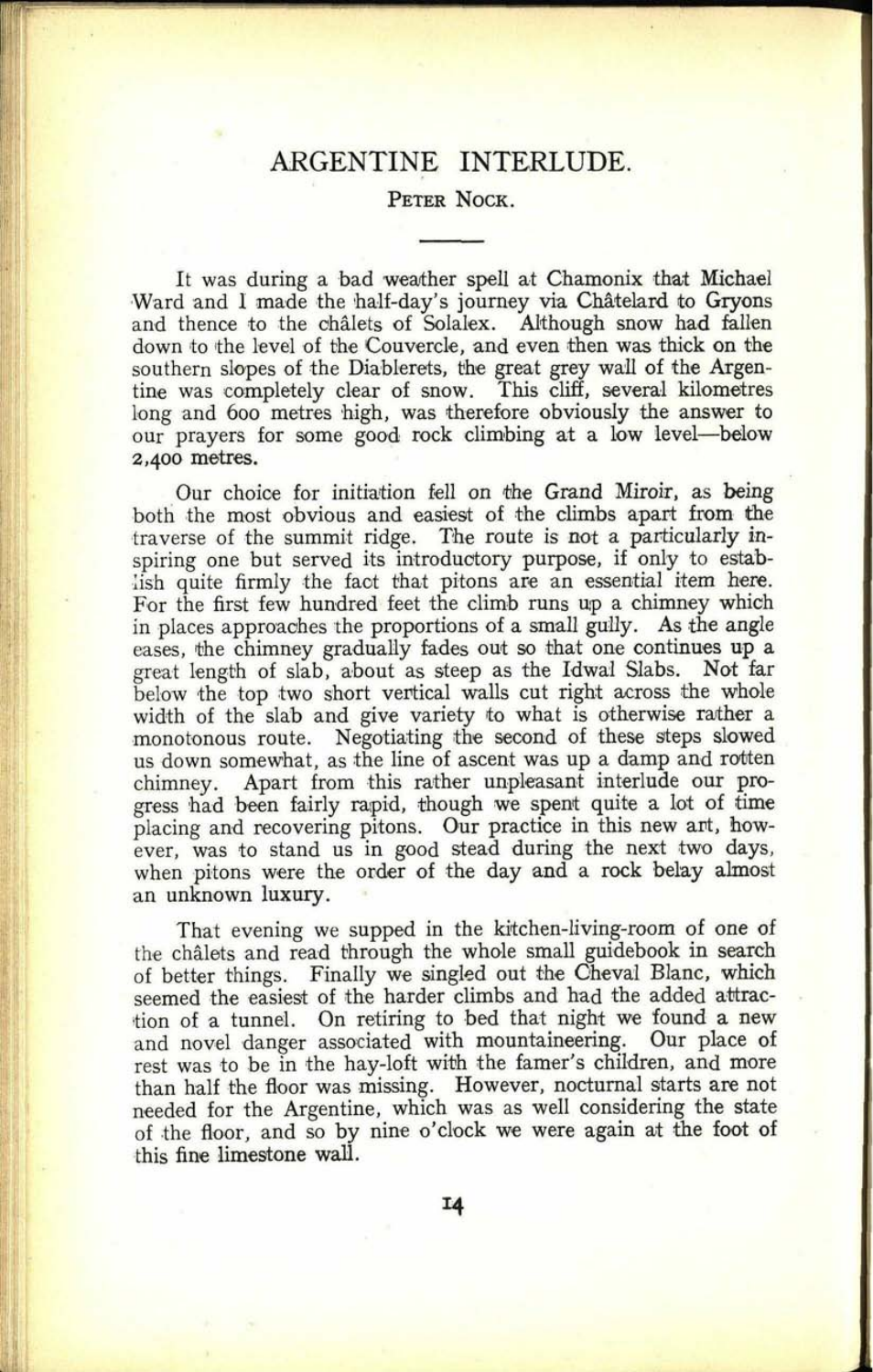Starting a little to the west of the Grand Miroir, an easy slanting rake led up well on to the cliff to a shoulder immediately below the massive overhangs of the Cheval. From this point the route at once takes on <sup>a</sup>serious aspect, depressingly so for the first few pitches, where the rock is very poor. The line of ascent is via a steep shallow crack, which is the dividing line between a great rampart of slabs on the left and the much steeper Paroi Brune on the right. The first incident to stand out in my mind was climbing over a huge loose block in the corner of the crack. Higher, a over a huge loose block in the corner of the crack. short detour on the left wall was needed, whilst the crux of this section came at the exit from the crack. Here a short column, which really belonged to the Paroi Brune, lunged into our crack, forming a small overhang.

We were now on <sup>a</sup>short terrace at the end of which was the tunnel. I don't quite know what I was expecting to find here, but it certainly wasn't a genuine full-blooded tunned 100 feet long running diagonally across the face, at an angle of 50 degrees or more. It was a truly impressive place of the most unusual type, and one which contained ample technical interest. Surely it is seldom one can indulge in pot-holing in the middle of a long rock climb.

The floor of the tunnel is formed by a smooth and absolutely holdless slab. On this occasion it was damp and no doubt it is the continuous flow of water that has polished it to the pitch of a billiard-table slate. Fortunately there was a fine crack running up the left side. One piton was in position in this, so the first manceuvre was to climb on to it by a combination of mantle-shelfing and tension on the rope. Then, standing on what some would call the offending ironmongery, it was possible to insert another piton some six feet higher and repeat the process. After this I put in a third and (I believe) a fourth piton higher up the crack before retiring from these painful footholds for a rest. Michael then advanced up the pegs and from the highest one was able to swing on the rope and reach a kind of chockstone. At this point we were in semi-darkness ; but manual exploration revealed another narrow crack up the next slab. Inserting pitons in the dark is not the easiest thing, but by being content with small blows I managed to avoid flattening any fingers. Michael succeeded in recovering the pitons, and it was while I was belaying and at times holding him, that I notice my left foot was jammed in a chough's nest. No wonder the birds in the tunnel seemed so perturbed! The final section back into the daylight was little more than scrambling until we arrived on <sup>a</sup>small balcony. This was above the first overhang, and after being confined to the bowels of the mountain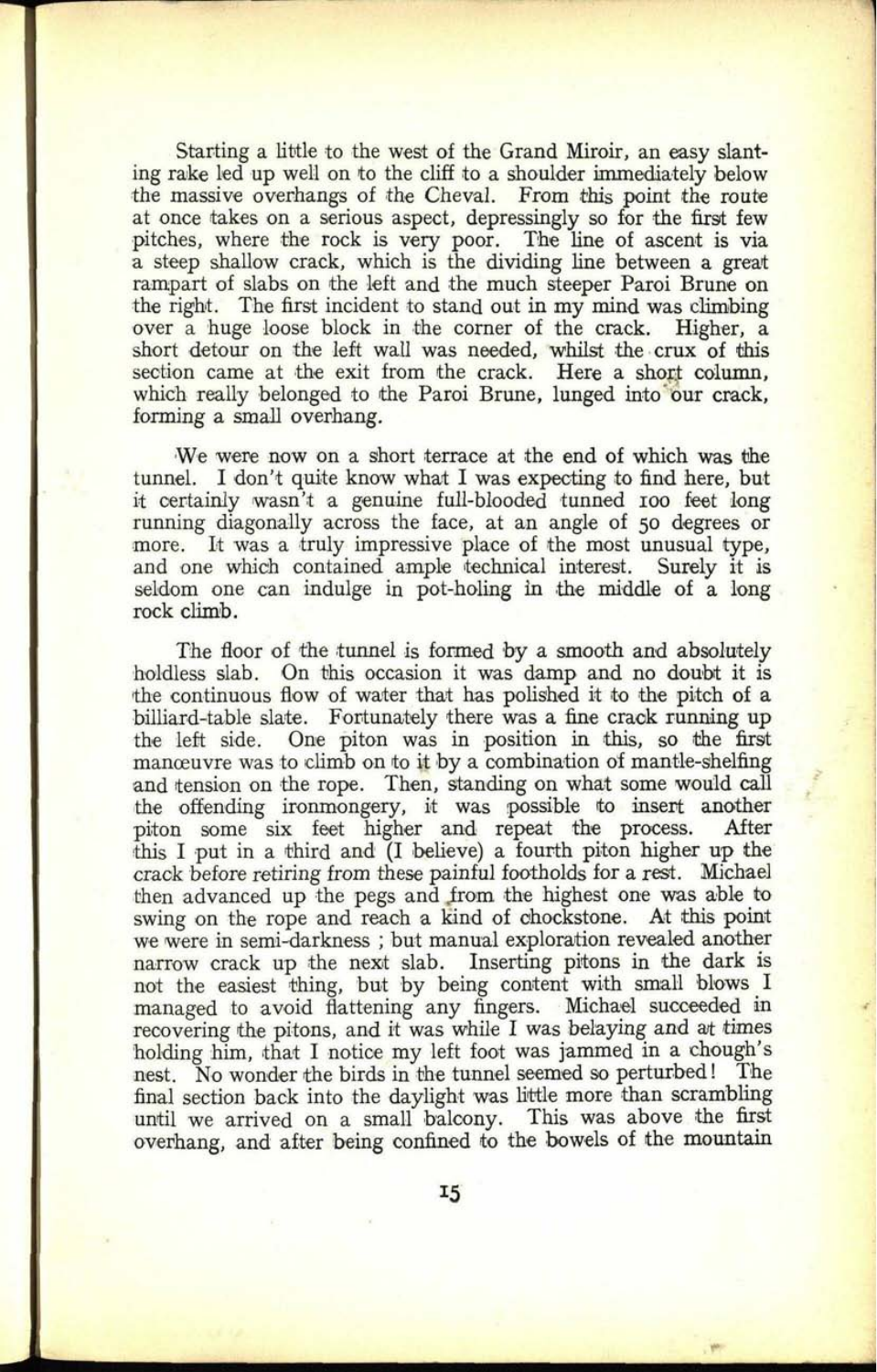for some time our sudden arrival at such an exposed point was <sup>a</sup> little breath-taking.

The climb now settled down again to a series of more stereotyped pitches. First <sup>a</sup>groove and then a wall, followed by a cracked overhanging wall. Finally the route made another attempt at novelty, where a wide crack slants across the slab at 45 degrees. Without the rucksack *most* of one's body can be fitted into the fissure, and after prolonged struggling the top, or perhaps I should say far end, is reached.

According to the guide book the climb virtually finishes here, but since the book was written a large piece of the succeeding ledge has disappeared, and the remainder is in process of disappearing. Once past this ominous reminder that the mountains are in a continuous and active state of decay, a few easy pitches led us to the top of the Oheval Blanc.

For the third and final day our selection was limited by necessity. Although our appetite had been well whetted and we were keen to try another interesting route, time was a factor we could not ignore if we were to be in Bex that evening. Our choice therefore of the Petit Miroir was almost without the option.

The route follows the same rake as that used by the Cheval Blanc, but continues much further along it to the west in a series of ups and downs. After what seemed an interminable time the rake did at last peter out and we were forced into some serious climbing to the terrace below the Petit Miroir. First came a series of slabs and walls, one of which was quite difficult, and finally a strenuous chimney led to the ledge. Again on this climb we saw ample evidence of the mountain's decay. All the slabs were chipped and battered from falling stones, whilst most of the holds were still full of earth and had to be cleaned before use. It must have been a veritable landslide which had covered such a wide area so thoroughly, and one that had taken place since any heavy rain. On the terrace we were glad to make another long traverse right, to the west end of the Miroir, and so escape from the line of fire of any further falling objects. The Petit Miroir is much steeper than the Grand, and the route which takes this name actually only runs on the slab for a few feet at the top. Our way next lay up <sup>a</sup>gully full of loose stones, which though not large enough to be dangerous were numerous enough to involve us in much dodging and ducking. The head of the gully is barred by a large collection of chockstones, and the detour involved on the left wall was a slightly nerve-racking one. Pitons played their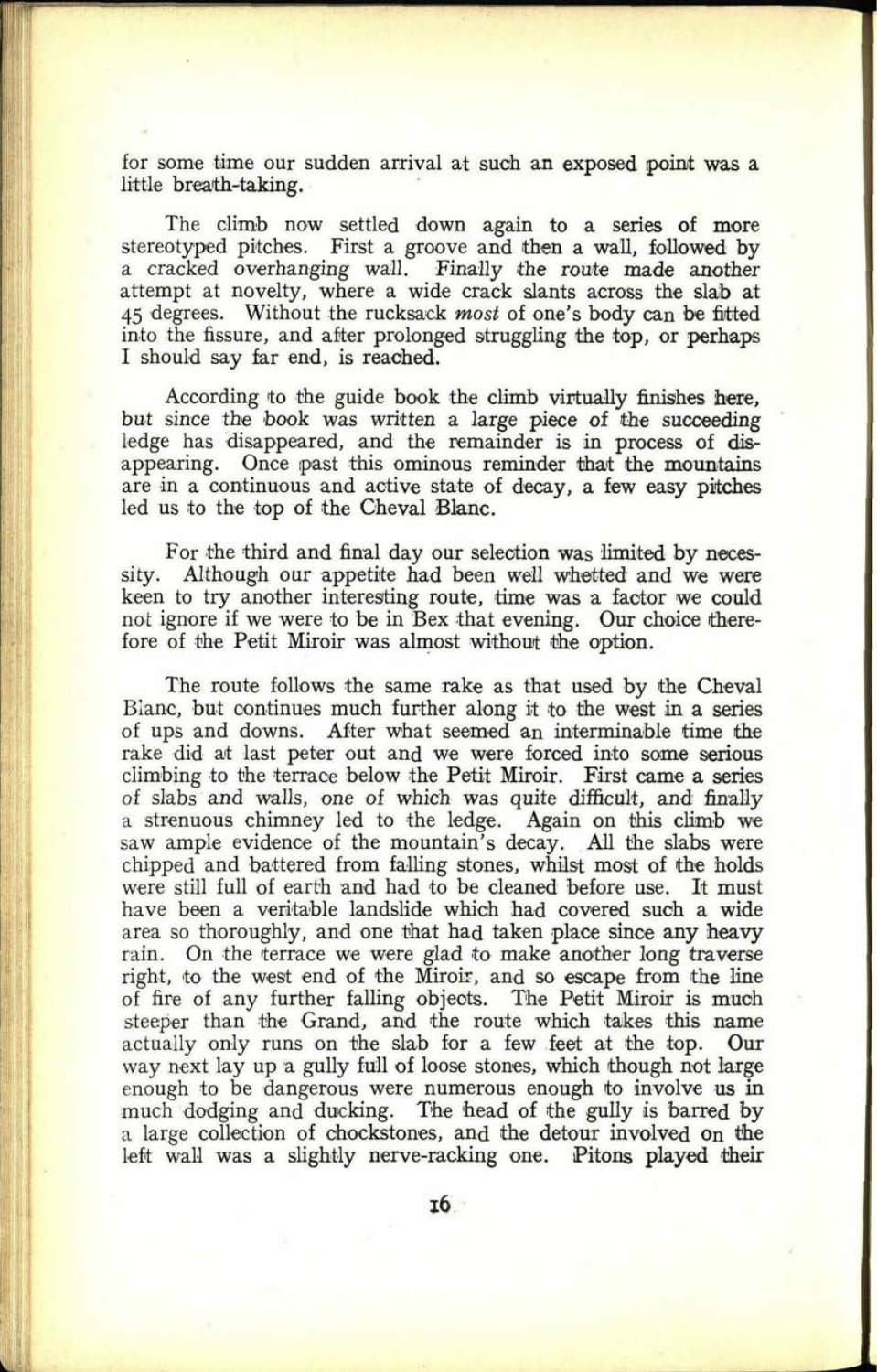usual part, and on this vertical rotten wall I was more than ever confirmed in my support of them. The final section of the climb lay up a crack, separating the Petit Miroir from a steeper wall on the right. This gave two or three excellent exposed pitches on good sound rock.

Before starting this climb we had been in rather a despondent mood, feeling an anti-climax would be our fare after the previous day on the Gheval Blanc. Actually, to our surprise and delight, the route proved a very worthy one, due both to its character and considerable length-a very different proposition from the Grand Miroir.

Few English people seem to be acquainted with the Argentine. This strikes me as a great pity, for whilst it is not a district in which to spend an extended holiday, it provides an excellent funkhole in bad weather, easily accessible from such widely separated places as Chamonix or Zermatt. The climbing, of all standards, is really excellent, and can be closely compared with that in the Engelhörner. No doubt the easiest route is the five-hour traverse of the ridge, while for those of a more ambitious nature there are such things as the Diedre des Oreilles and the Voie Müller (13 hours!).

In conclusion, I would say : Don't forget the pitons and *two* hammers.

I cannot well argue with detractors from what I consider a noble sport. . . . No more argument is possible than if I were to say that I liked olives, and someone asserted that I really eat them only out of affectation. My reply would be simply to go on eating olives ; and I hope the reply of mountaineers will be to go on climbing Alps.

Sir Leslie Stephen.